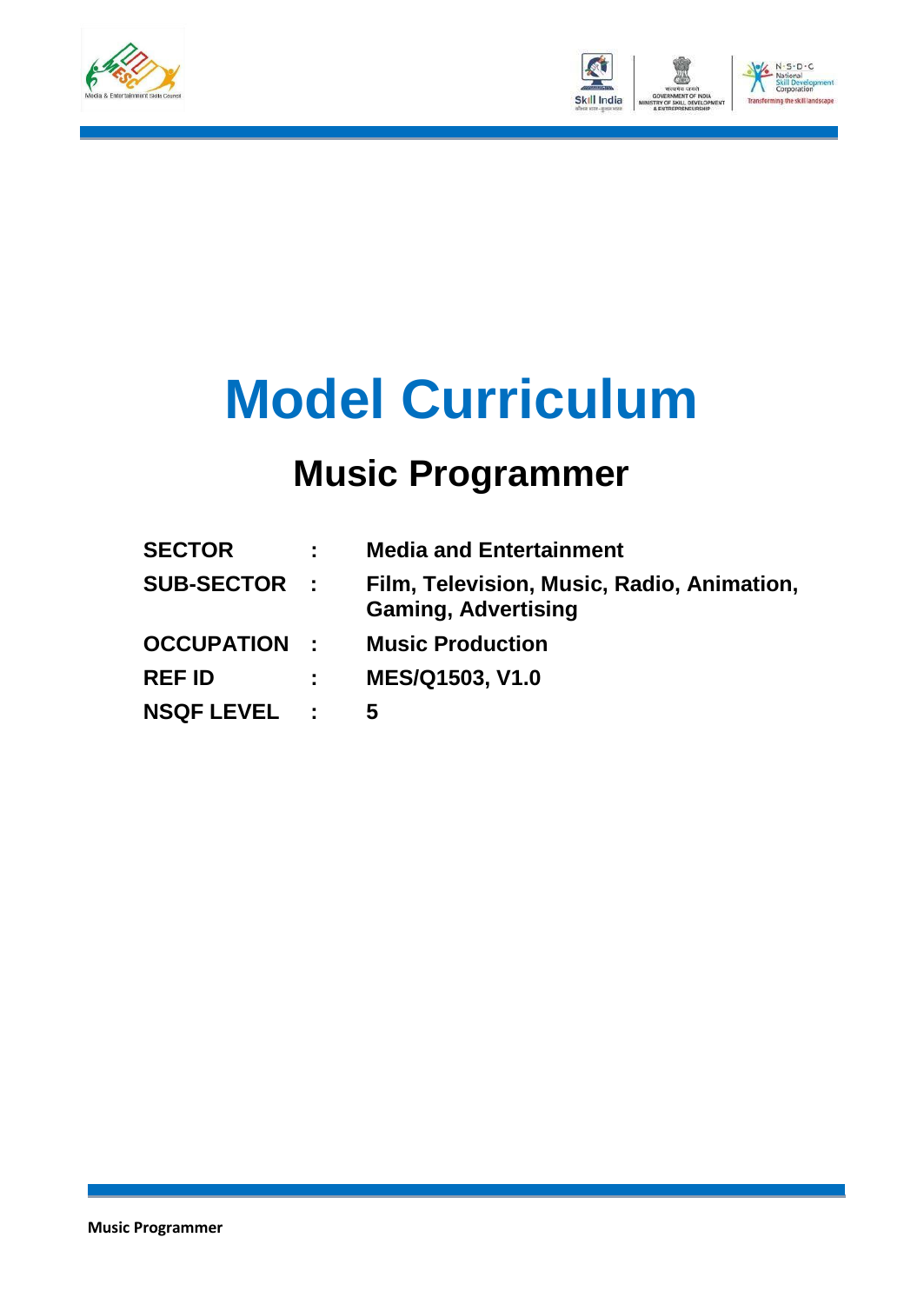



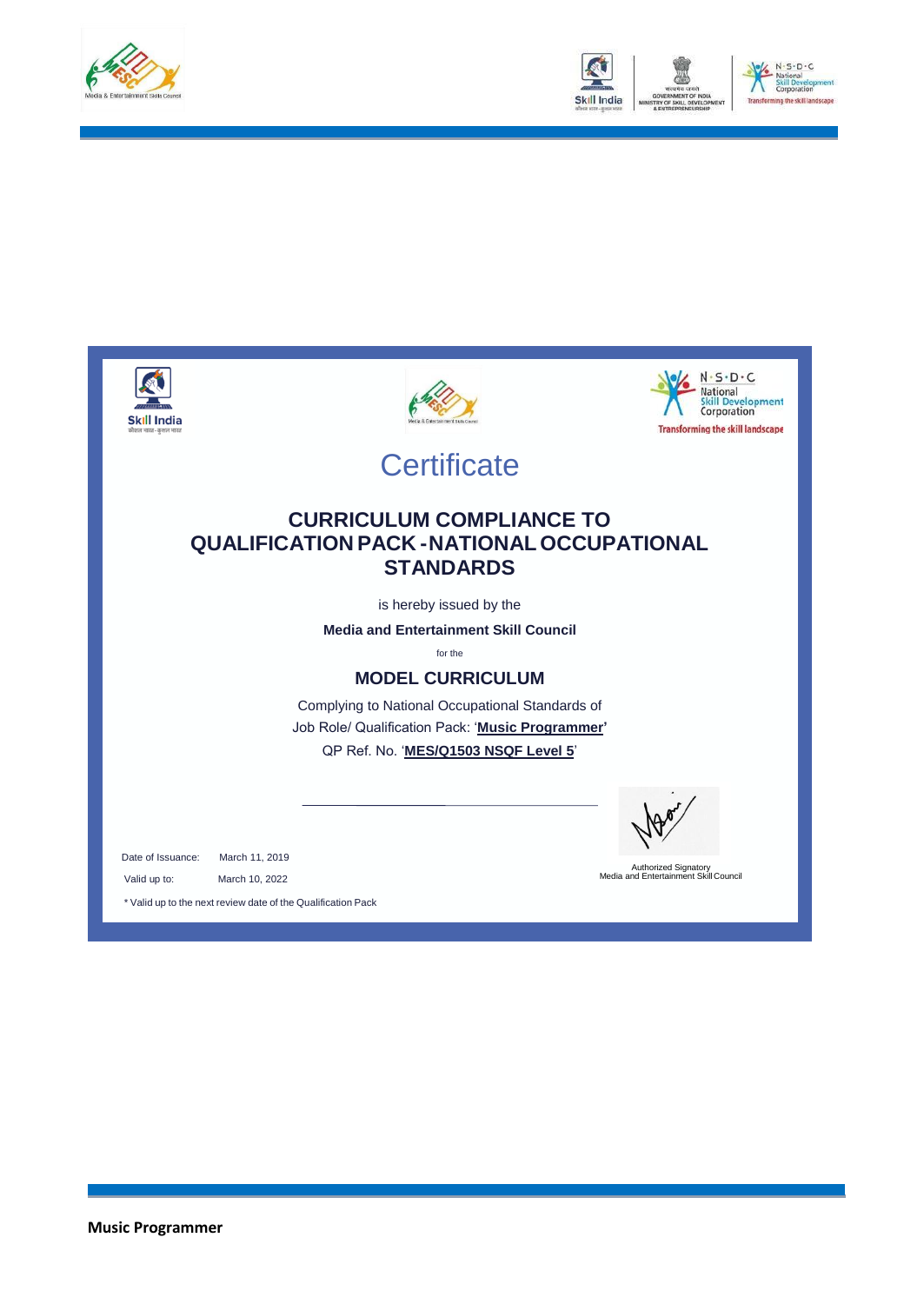



### **TABLE OF CONTENTS**

| 1. Curriculum                    |    |
|----------------------------------|----|
| 2. Trainer Prerequisites         | በ7 |
| 3. Annexure: Assessment Criteria | 08 |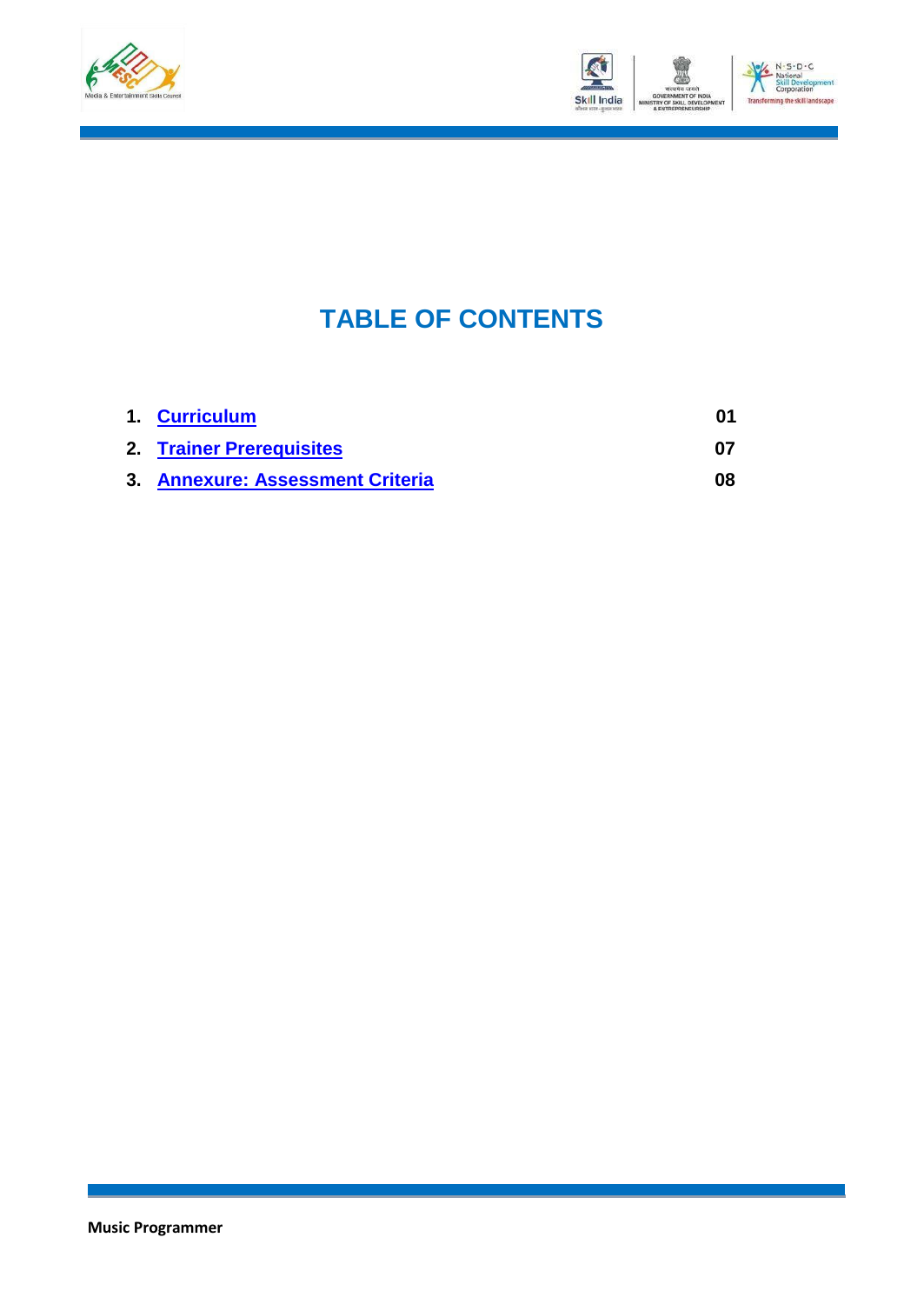



## **Music Programmer**

#### <span id="page-3-0"></span>**CURRICULUM / SYLLABUS**

This program is aimed at training candidates for the job of a "Music Programmer", in the "Media and Entertainment" Sector/Industry and aims at building the following key competencies amongst the learner.

| <b>Program Name</b>                               | <b>Music Programmer</b>                                                                                        |                                                                                                                                                                                                                                                                                                                                                                                                                                                                                                                       |               |  |  |
|---------------------------------------------------|----------------------------------------------------------------------------------------------------------------|-----------------------------------------------------------------------------------------------------------------------------------------------------------------------------------------------------------------------------------------------------------------------------------------------------------------------------------------------------------------------------------------------------------------------------------------------------------------------------------------------------------------------|---------------|--|--|
| <b>Qualification Pack</b><br>Name & Reference ID. | MES/Q 1503, Version1.0                                                                                         |                                                                                                                                                                                                                                                                                                                                                                                                                                                                                                                       |               |  |  |
| <b>Version No.</b>                                | 1.0                                                                                                            | <b>Version Update Date</b>                                                                                                                                                                                                                                                                                                                                                                                                                                                                                            | 11 March 2019 |  |  |
| <b>Prerequisite for</b><br><b>Training</b>        | Class XII                                                                                                      |                                                                                                                                                                                                                                                                                                                                                                                                                                                                                                                       |               |  |  |
| <b>Training Outcomes</b>                          | After completing this programme, participants will be able to:                                                 |                                                                                                                                                                                                                                                                                                                                                                                                                                                                                                                       |               |  |  |
|                                                   | ٠<br>$\bullet$<br>$\bullet$<br>٠<br>$\bullet$<br>$\bullet$<br>$\bullet$<br>$\bullet$<br>$\bullet$<br>$\bullet$ | Configure a Digital Audio Workstation (DAW) to program music<br>Use a Digital Audio Workstation (DAW) to record sounds<br>Integrate music software and hardware with a Digital Audio<br>Workstation (DAW)<br>Use music samplers to program music<br>Use synthesizers to program music<br>Employ sound design in music programming<br>Input music information into a Digital Audio Workstation (DAW)<br>Program music with realism and authenticity<br>Sequence and edit music<br>Maintain workplace health and safety |               |  |  |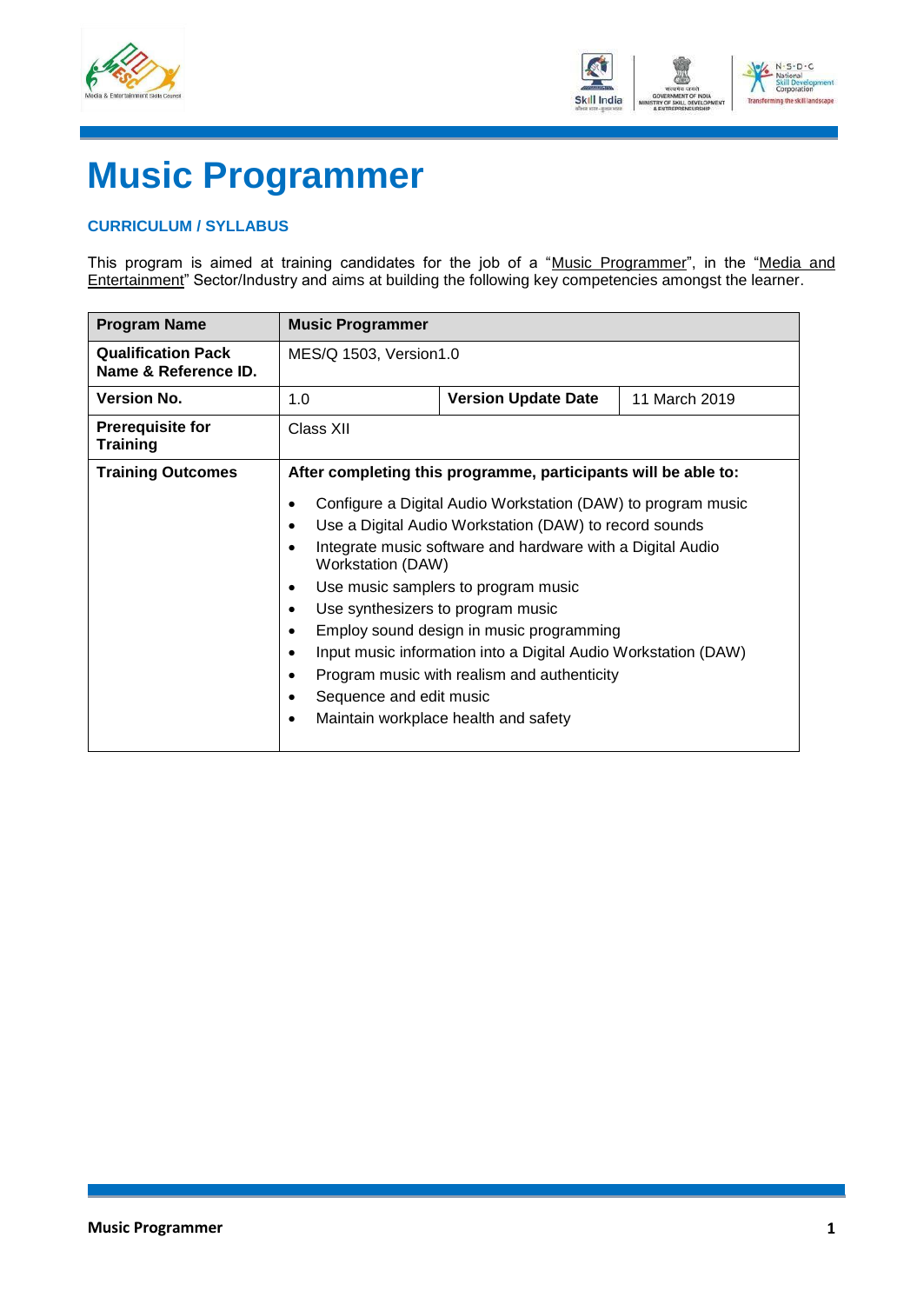



This course encompasses <u>4</u> out of <u>4</u> National Occupational Standards (NOS) of "<u>Music Programmer</u>" Qualification Pack issued by "Media and Entertainment Skills Council".

| S.No           | <b>Module</b>                                                   | <b>Key Learning Outcomes</b>                                                                                                                                                     | <b>Equipment</b>                                                         |
|----------------|-----------------------------------------------------------------|----------------------------------------------------------------------------------------------------------------------------------------------------------------------------------|--------------------------------------------------------------------------|
| 1              | <b>Introduction and</b><br><b>Orientation</b>                   | Publicise with the sub-sectors within the key<br>$\bullet$<br>Media and Entertainment industry.<br>Recognise the need and use of music within the<br>$\bullet$                   | White board,<br>marker, computer,<br>internet access,                    |
|                | <b>Theory Duration</b><br>(hh:mm)                               | Media and Entertainment industry.                                                                                                                                                | projector                                                                |
|                | 10:00<br><b>Practical Duration</b>                              | production<br>Find<br>music<br>job<br>roles<br>and<br>$\bullet$<br>entrepreneurial opportunities within the Media<br>and Entertainment industry.                                 |                                                                          |
|                | (hh:mm)<br>05:00                                                | Recognise the technology landscape within the<br>$\bullet$<br>Media and Entertainment industry and its<br>impact on music production.                                            |                                                                          |
|                | <b>Corresponding NOS</b><br><b>Code</b><br><b>Bridge Module</b> | Identify the global trends in professional music<br>$\bullet$<br>production and consumption.                                                                                     |                                                                          |
| $\overline{2}$ | <b>Operate Digital</b><br><b>Audio</b>                          | Identify music and stylistic requirements<br>$\bullet$<br>specified in the music brief for songs.                                                                                | Computer System,<br>DAW software                                         |
|                | <b>Workstations</b><br>(DAW)                                    | Identify music and stylistic requirements<br>$\bullet$<br>specified in the music brief for advertisement<br>jingles.                                                             | (Logic, Cubase,<br>etc.), audio & MIDI<br>interface, MIDI<br>controller, |
|                | <b>Theory Duration</b><br>(hh:mm)<br>30:00                      | Identify music and stylistic requirements<br>$\bullet$<br>specified in the music brief for film/TV/game<br>background scores.                                                    | headphones or<br>monitor speakers,<br>white board,                       |
|                | <b>Practical Duration</b><br>(hh:mm)<br>90:00                   | Configure templates on the DAW to program<br>$\bullet$<br>music<br>for<br>advertisements<br>songs,<br>and<br>background scores.                                                  | marker, projector.                                                       |
|                | <b>Corresponding NOS</b>                                        | Setup the DAW using the most suitable<br>$\bullet$<br>template for each music programming task.                                                                                  |                                                                          |
|                | <b>Code</b><br><b>MES/N1508</b>                                 | Connect and configure audio interfaces with a<br>$\bullet$<br>DAW to record and monitor sounds.                                                                                  |                                                                          |
|                |                                                                 | Connect and configure Musical Instrument<br>$\bullet$<br>Digital Interface (MIDI) controllers with a DAW<br>to program music for songs, advertisements<br>and background scores. |                                                                          |
|                |                                                                 | Connect and configure suitable sound modules<br>٠<br>and processors to program music for songs,<br>advertisements and background scores.                                         |                                                                          |
|                |                                                                 | Communicate with producers, musicians and<br>٠<br>clients using correct technical, musical and<br>production terminologies.                                                      |                                                                          |
|                |                                                                 | Record musical instruments using correct gain<br>$\bullet$<br>structuring on a DAW.                                                                                              |                                                                          |
|                |                                                                 | Record musical instruments using correct<br>microphones on a DAW.                                                                                                                |                                                                          |
|                |                                                                 | Record vocals using correct gain structuring on<br>a DAW.                                                                                                                        |                                                                          |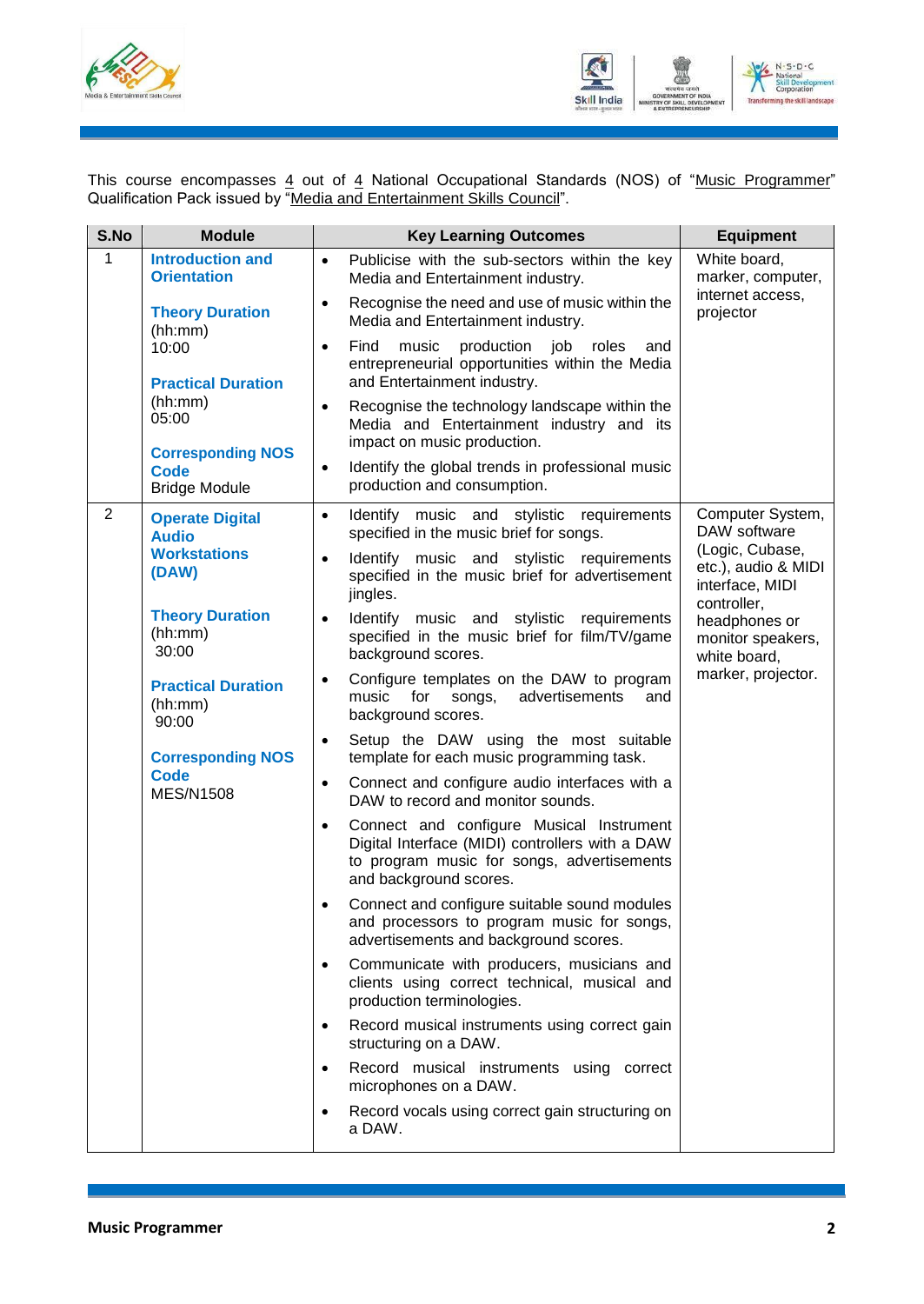





|   |                                                             | $\bullet$ | Record vocals using correct microphones on a<br>DAW.                                                                                        |                                                        |
|---|-------------------------------------------------------------|-----------|---------------------------------------------------------------------------------------------------------------------------------------------|--------------------------------------------------------|
|   |                                                             | $\bullet$ | Determine appropriate microphone techniques<br>based on principles of acoustics to record<br>sounds.                                        |                                                        |
|   |                                                             | $\bullet$ | Monitor input and output levels correctly using<br>headphones and speakers while recording<br>sounds on a DAW.                              |                                                        |
|   |                                                             | $\bullet$ | Choose suitable virtual<br>instruments<br>and<br>configure them to program music for songs,<br>advertisement jingles and background scores. |                                                        |
|   |                                                             | $\bullet$ | Program music for songs on a DAW using<br>external sound libraries and plug-ins.                                                            |                                                        |
|   |                                                             | $\bullet$ | Program music for advertisement jingles on a<br>DAW using external sound libraries and plug-<br>ins.                                        |                                                        |
|   |                                                             | $\bullet$ | Program music for film/TV/game background<br>scores on a DAW using external sound libraries<br>and plug-ins.                                |                                                        |
|   |                                                             | $\bullet$ | Manipulate virtual instrument controls in a DAW<br>using MIDI controllers to program music.                                                 |                                                        |
|   |                                                             | $\bullet$ | Make use of correct MIDI protocol to program<br>music efficiently for songs, advertisement<br>jingles and background scores.                |                                                        |
| 3 | <b>Sample and</b><br>synthesise sounds                      | $\bullet$ | Setup and configure samplers to program<br>music for songs, advertisement jingles and<br>background scores.                                 | Computer System,<br>DAW software<br>(Logic, Cubase,    |
|   | <b>Theory Duration</b><br>(hh:mm)<br>45:00                  | $\bullet$ | Create original music samples of live instrument<br>sounds by recording them.                                                               | etc.), sampler and<br>synthesiser<br>software, audio & |
|   | <b>Practical Duration</b>                                   | $\bullet$ | Re-sample existing audio material to create<br>music samples.                                                                               | MIDI interface,<br>MIDI controller,                    |
|   | (hh:mm)<br>130:00                                           |           | Shape sampled sounds by controlling and<br>manipulating envelope parameters (Attack,<br>Decay, Sustain, and Release etc.).                  | headphones or<br>monitor speakers,<br>white board,     |
|   | <b>Corresponding NOS</b><br><b>Code</b><br><b>MES/N1509</b> | $\bullet$ | Enhance sampled sounds using pitch and time<br>stretching techniques.                                                                       | marker, projector                                      |
|   |                                                             | $\bullet$ | Create percussive instrument sounds using<br>synthesizers.                                                                                  |                                                        |
|   |                                                             | $\bullet$ | Create bowed strings and pad sounds using<br>synthesizers.                                                                                  |                                                        |
|   |                                                             | $\bullet$ | Create bass and plucked instrument sounds<br>using synthesizers.                                                                            |                                                        |
|   |                                                             | $\bullet$ | Create woodwind and brass instrument sounds<br>using synthesizers.                                                                          |                                                        |
|   |                                                             | $\bullet$ | Create<br>lead<br>sounds<br>using<br>instrument<br>synthesizers.                                                                            |                                                        |
|   |                                                             |           |                                                                                                                                             |                                                        |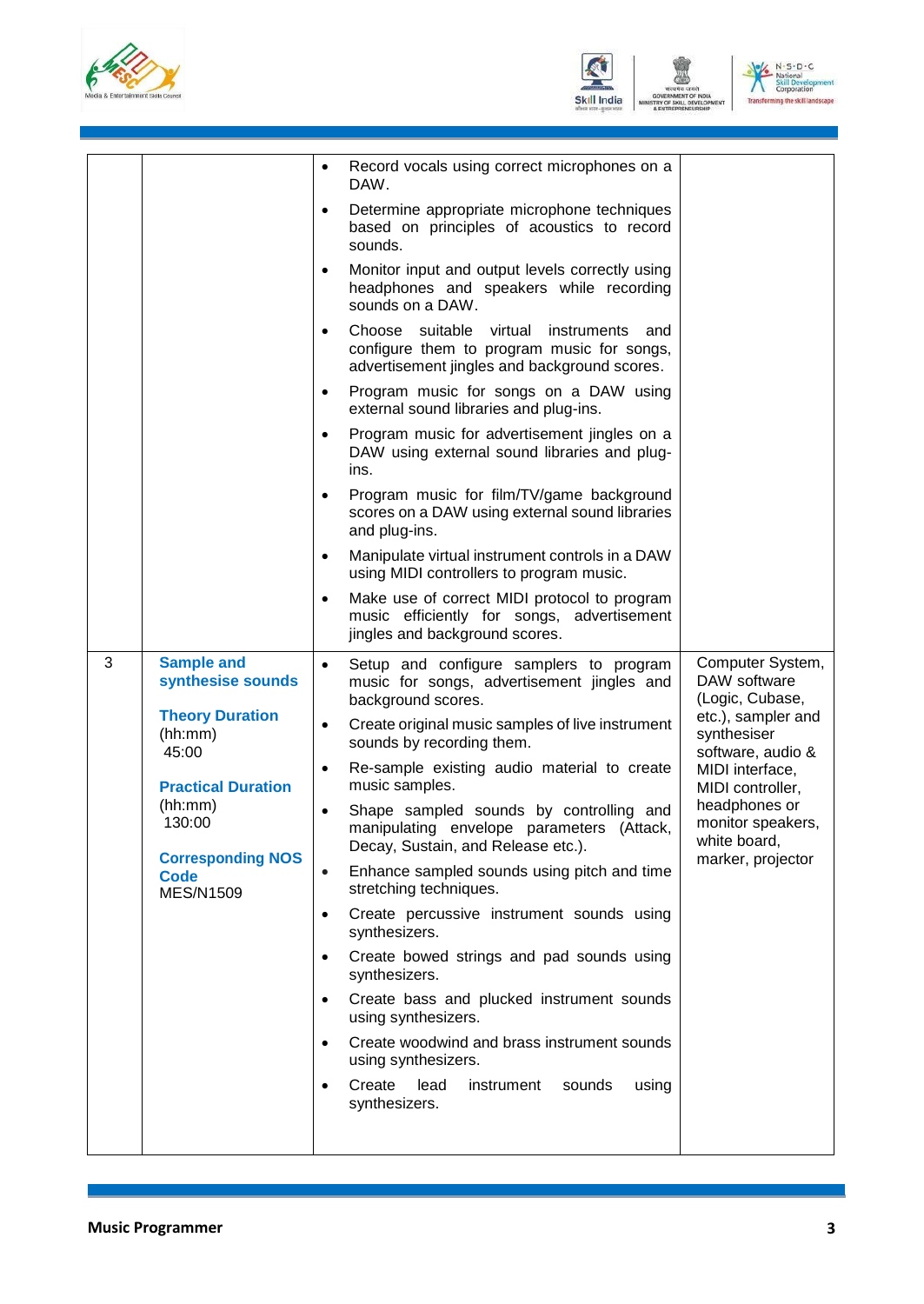





| 4<br>Program, sequence<br>and edit music<br><b>Theory Duration</b><br>(hh:mm)<br>60:00                        | Shape original sounds using suitable synthesis<br>٠<br>techniques.<br>Design musical sounds on a DAW using<br>$\bullet$<br>automation, panning, glitching, and reversal<br>techniques.<br>Use equalisation (EQ) techniques to design<br>$\bullet$<br>musical sounds for songs, advertisement<br>jingles and background scores.<br>Using reverb and delay techniques to design<br>$\bullet$<br>musical sounds for songs, advertisement<br>jingles and background scores.<br>Use compression and gating techniques to<br>$\bullet$<br>musical<br>design<br>sounds<br>for<br>songs,<br>advertisement jingles and background scores.<br>Manipulate MIDI and audio files within samplers<br>$\bullet$<br>and synthesisers to design musical sounds for<br>songs, advertisement jingles and background<br>scores.<br>Create new textures and timbres by layering<br>$\bullet$<br>different types of sounds.<br>Use the piano roll to input notes and events of<br>$\bullet$<br>melodies, chord progressions and rhythms into<br>the DAW.<br>Use a MIDI controller to input notes and events<br>$\bullet$<br>of melodies, chord progressions and rhythms<br>into the DAW. | Computer System,<br>DAW software<br>(Logic, Cubase,<br>etc.), sampler and<br>synthesiser<br>software, audio & |
|---------------------------------------------------------------------------------------------------------------|--------------------------------------------------------------------------------------------------------------------------------------------------------------------------------------------------------------------------------------------------------------------------------------------------------------------------------------------------------------------------------------------------------------------------------------------------------------------------------------------------------------------------------------------------------------------------------------------------------------------------------------------------------------------------------------------------------------------------------------------------------------------------------------------------------------------------------------------------------------------------------------------------------------------------------------------------------------------------------------------------------------------------------------------------------------------------------------------------------------------------------------------------------------------|---------------------------------------------------------------------------------------------------------------|
| <b>Practical Duration</b><br>(hh:mm)<br>160:00<br><b>Corresponding NOS</b><br><b>Code</b><br><b>MES/N1510</b> | Enhance programmed music by transposing,<br>moving, quantizing, transforming, and varying<br>the speed of MIDI events as required.<br>Assign<br>suitable<br>virtual<br>instruments<br>for<br>$\bullet$<br>percussion parts in the arrangement to<br>reproduce music as intended.<br>Assign suitable virtual instruments for string and<br>$\bullet$<br>pad instrument parts in the arrangement to<br>reproduce music as intended.<br>Assign<br>suitable<br>virtual<br>instruments<br>tor<br>$\bullet$<br>woodwind instrument parts in the arrangement<br>to reproduce music as intended.<br>Assign suitable virtual instruments for brass<br>$\bullet$<br>instrument parts in the arrangement to<br>reproduce music as intended.<br>Manage the different notes in the same music<br>$\bullet$<br>track according to the needs by switching and<br>assigning different MIDI channels.<br>Use instrument sounds that emulate the stylistic<br>$\bullet$<br>characteristics of songs.                                                                                                                                                                                 | MIDI controller,<br>headphones or<br>monitor speakers,<br>white board,<br>marker, projector                   |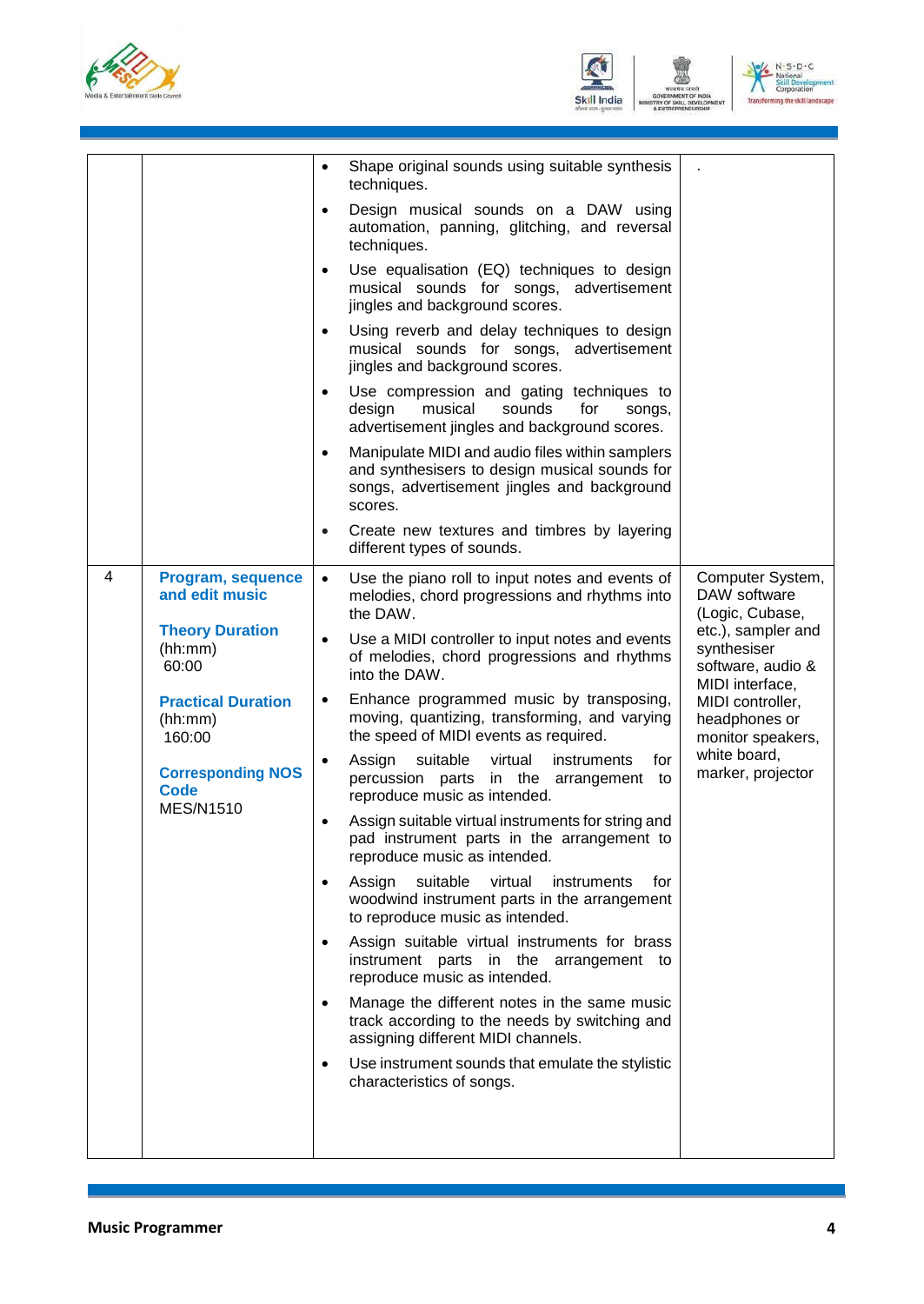





|   |                                                | Use instrument sounds that emulate the stylistic<br>$\bullet$<br>characteristics of the music required for<br>advertisements.                                    |                                   |
|---|------------------------------------------------|------------------------------------------------------------------------------------------------------------------------------------------------------------------|-----------------------------------|
|   |                                                | Use instrument sounds that emulate the stylistic<br>$\bullet$<br>characteristics of the background score<br>required for film/TV/games.                          |                                   |
|   |                                                | Shape sounds to achieve textures and timbre<br>$\bullet$<br>that suit the intended musical characteristics.                                                      |                                   |
|   |                                                | Arrangement of program brass instruments<br>$\bullet$<br>using correct playing techniques.                                                                       |                                   |
|   |                                                | Simulate realism in programmed music by<br>$\bullet$<br>adjusting velocity, modulation and expression.                                                           |                                   |
|   |                                                | Perform tempo-mapping and humanization to<br>$\bullet$<br>achieve realism in programmed music.                                                                   |                                   |
|   |                                                | Program different articulations for the same<br>$\bullet$<br>instrument in a track using key switches or<br>different MIDI channels.                             |                                   |
|   |                                                | Sequence programmed music parts as needed<br>$\bullet$<br>by automating DAW, sampler and synthesizer<br>parameters.                                              |                                   |
|   |                                                | Prepare specified "cuts" or lengths of music for<br>$\bullet$<br>songs, advertisement jingles and background<br>scores by editing MIDI tracks and data.          |                                   |
|   |                                                | Prepare specified "cuts" or lengths of music for<br>$\bullet$<br>songs, advertisement jingles and background<br>scores by editing audio tracks.                  |                                   |
|   |                                                | Optimize the DAW performance by controlling<br>and managing the Central Processing Unit<br>(CPU), Random Access Memory (RAM) and<br>storage use of the computer. |                                   |
| 5 | <b>Maintain workplace</b><br>health and safety | Maintain one's posture and position to minimize<br>$\bullet$<br>fatigue and the risk of injury.                                                                  | White board,<br>marker, computer, |
|   | <b>Theory Duration</b><br>(hh:mm)              | Maintain first aid kit and keep oneself updated<br>$\bullet$<br>on the first aid procedures                                                                      | internet access,<br>projector     |
|   | 10:00<br><b>Practical Duration</b>             | Identify and document potential risks like siting<br>$\bullet$<br>postures while using computer, eye fatigues<br>and other hazards in the workplace.             |                                   |
|   | (hh:mm)                                        | Maintain accident reports.<br>$\bullet$                                                                                                                          |                                   |
|   | 10:00<br><b>Corresponding</b>                  | Report health and safety risks/ hazards to<br>$\bullet$<br>concerned personnel.                                                                                  |                                   |
|   | <b>NOS Code</b><br><b>MES/N0104</b>            | Participate in organization health and safety<br>$\bullet$<br>knowledge sessions and drills.                                                                     |                                   |
|   |                                                | Identify the people responsible for health and<br>$\bullet$<br>safety in the workplace, including those to<br>contact in case of an emergency.                   |                                   |
|   |                                                | Identify security signals e.g. fire alarms and<br>$\bullet$<br>places such as staircases, fire warden stations,<br>first aid and medical rooms.                  |                                   |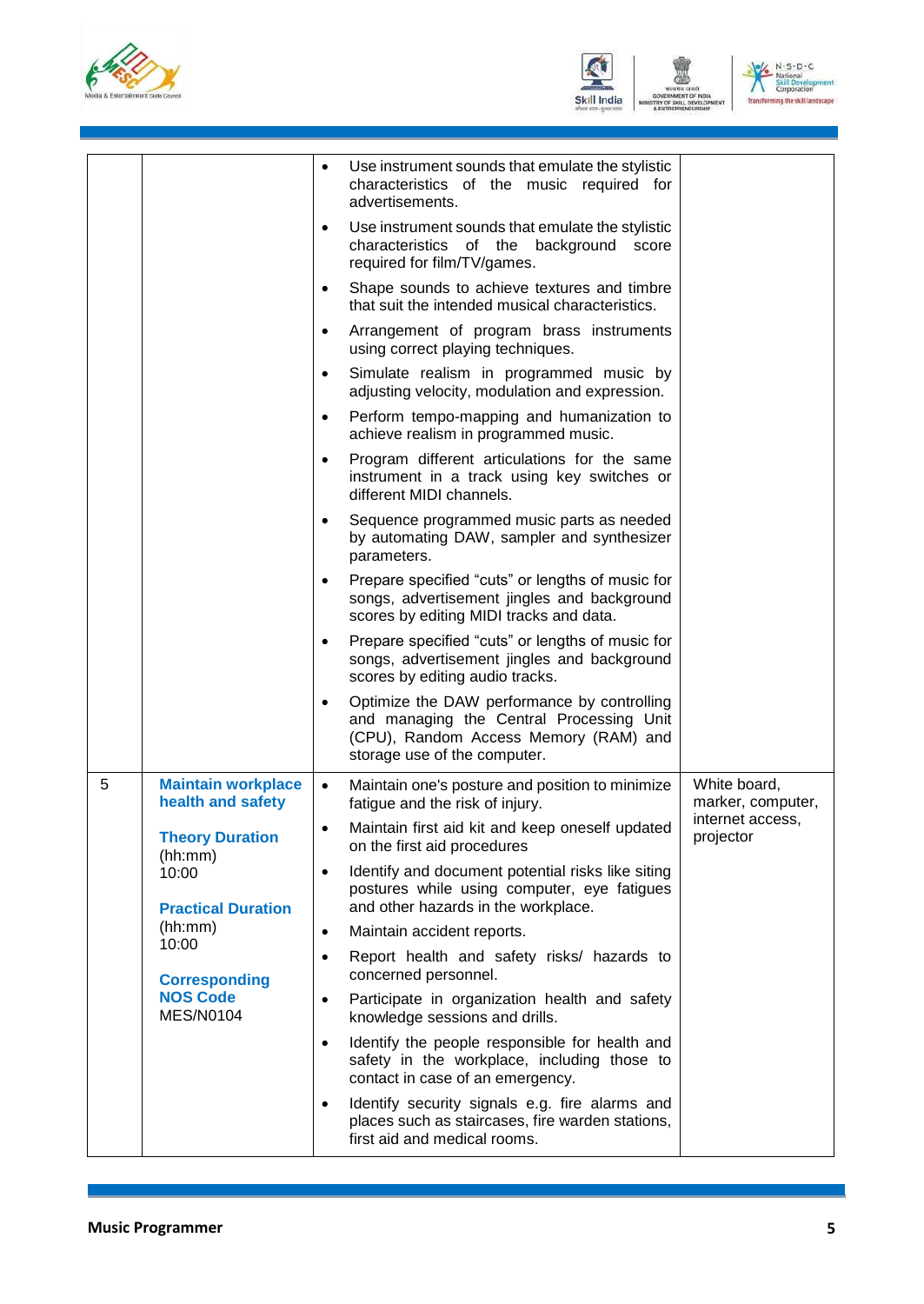





|                                                                         | Identify aspects of your workplace that could<br>$\bullet$<br>cause potential risk to own and others health<br>and safety.                                                                               |
|-------------------------------------------------------------------------|----------------------------------------------------------------------------------------------------------------------------------------------------------------------------------------------------------|
|                                                                         | Ensure own personal health and safety, and<br>$\bullet$<br>that of others in the workplace though<br>precautionary measures.                                                                             |
|                                                                         | Identify and recommend opportunities for<br>$\bullet$<br>improving health, safety, and security to the<br>designated person.                                                                             |
|                                                                         | Report any hazards outside the individual's<br>$\bullet$<br>authority to the relevant person in line with<br>organisational procedures and warn other<br>people who may be affected.                     |
|                                                                         | Follow organisation's emergency procedures<br>$\bullet$<br>for accidents, fires or any other natural calamity<br>in case of a hazard.                                                                    |
|                                                                         | Identify and correct risks like illness, accidents,<br>$\bullet$<br>fires or any other natural calamity safely and<br>within the limits of individual's authority.                                       |
| <b>Total Duration</b><br>550:00                                         | <b>Unique Equipment Required:</b>                                                                                                                                                                        |
| <b>Theory Duration</b><br>155:00<br><b>Practical Duration</b><br>395:00 | Computer System, DAW software (Logic, Cubase,<br>etc.), Sampler and synthesiser software, Audio &<br>MIDI interface, MIDI controller, Headphones or<br>monitor speakers, white board, marker, projector. |

Grand Total Course Duration: **550 Hours 0 Minutes** *(This syllabus/ curriculum has been approved by Media and Entertainment Skills Council)*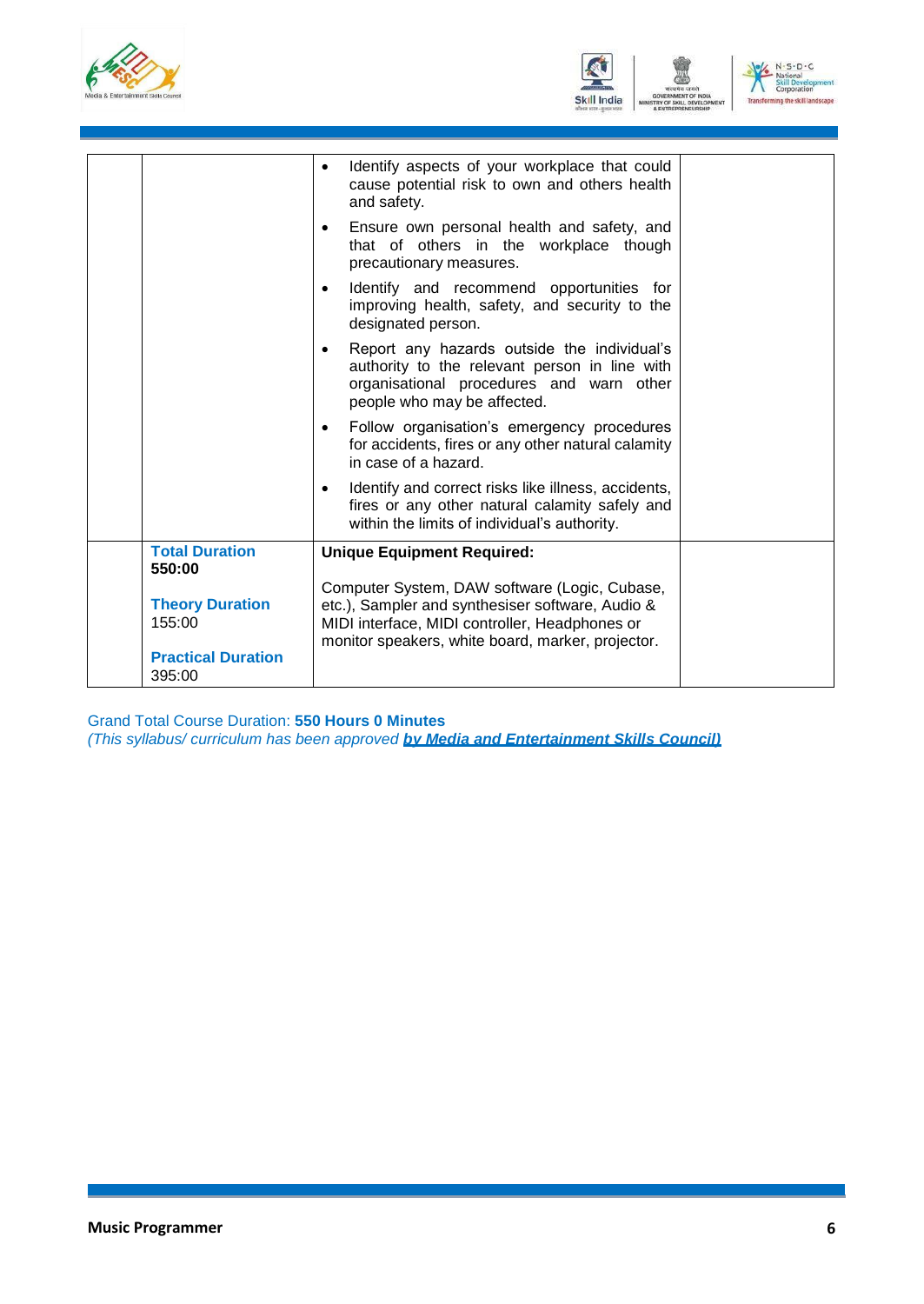



#### <span id="page-9-0"></span>**Trainer Pre-requisites for Job role: "Music Programmer" mapped to the Qualification Pack: "MES/Q1503, version 1.0"**

| Sr.<br>No.     | Area                          | <b>Details</b>                                                                                                                                                                                                                                                                                                                                                                                                                     |
|----------------|-------------------------------|------------------------------------------------------------------------------------------------------------------------------------------------------------------------------------------------------------------------------------------------------------------------------------------------------------------------------------------------------------------------------------------------------------------------------------|
| 1              | <b>Job Description</b>        | To deliver accredited training service, mapped to the curriculum detailed<br>above, in accordance with Qualification Pack "MES/Q1503"                                                                                                                                                                                                                                                                                              |
| 2              | <b>Personal Attributes</b>    | The candidate should have a caring attitude and must be committed to<br>mentor the development of professional skills among students to ensure<br>competent, employable candidates at the end of the training.                                                                                                                                                                                                                     |
|                |                               | The individual in this role must be able to communicate fluently in<br>English and the local/regional language. The person must be creative,<br>with a high degree of responsibility, and must uphold a positive attitude.<br>Those in this role should be open-minded, willing to accept students with<br>a wide range of behavioral attributes and learning aptitudes, and<br>comfortable taking advice from unexpected sources. |
|                |                               | The ideal trainer should also maintain a consistent appetite for<br>continuous self-improvement and drive for professional development<br>and industry engagement through professional work.                                                                                                                                                                                                                                       |
| 3              | <b>Minimum Educational</b>    | Vocational Diploma / NSQF Level 5 Certificate or above.                                                                                                                                                                                                                                                                                                                                                                            |
|                | Qualifications                | Advanced DAW User / Trainer Certificate (Logic, Cubase, etc.)<br>(Suggested)                                                                                                                                                                                                                                                                                                                                                       |
| 4a             | <b>Domain Certification</b>   | Certified for Job Role: "Music Programmer" mapped to QP:<br>"MES/Q1503", version 1.0. Minimum accepted score as per SSC<br>guidelines is 70%.                                                                                                                                                                                                                                                                                      |
| 4 <sub>b</sub> | <b>Platform Certification</b> | Recommended that the Trainer is certified for the Job Role: "Trainer",<br>mapped to the Qualification Pack: "MEP/Q2601" with scoring of<br>minimum 80%.                                                                                                                                                                                                                                                                            |
| 5              | <b>Experience</b>             | The trainer must have sufficient professional experience (2-3 years<br>recommended) in working with music technology to program music for<br>professional purposes, preferably in a supervisory role. The candidate<br>must be well versed with occupational health and safety regulations,<br>policies and practices.                                                                                                             |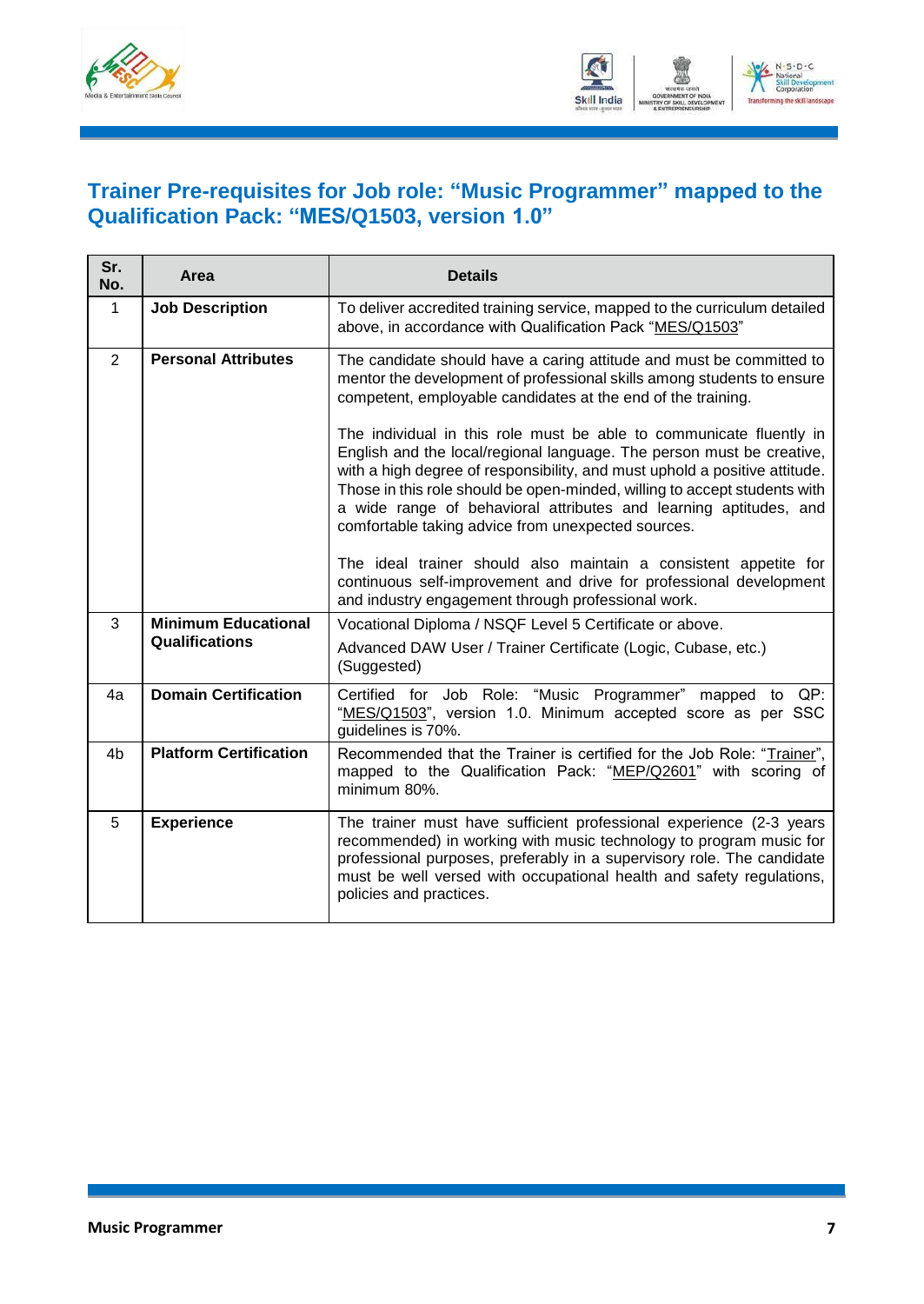



#### <span id="page-10-0"></span>**Annexure: Assessment Criteria**

| <b>Assessment Criteria for Music Programmer</b> |                                               |  |  |
|-------------------------------------------------|-----------------------------------------------|--|--|
| Job Role                                        | <b>Music Programmer</b>                       |  |  |
| <b>Qualification Pack</b>                       | <b>MES/Q1503, version 1.0</b>                 |  |  |
| Sector Skill Council                            | <b>Media and Entertainment Skills Council</b> |  |  |

#### **Guidelines for Assessment**

- 1. Criteria for assessment for each Qualification Pack will be created by the Sector Skill Council. Each Performance Criteria (PC) will be assigned marks proportional to its importance in NOS. SSC will also lay down proportion of marks for Theory and Skills Practical for each PC.
- 2. The assessment for the theory part will be based on knowledge bank of questions created by the SSC.
- 3. Assessment will be conducted for all compulsory NOS, and where applicable, on the selected elective/option NOS/set of NOS.
- 4. Individual assessment agencies will create unique question papers for theory part for each candidate at each examination/training center (as per assessment criteria below).
- 5. Individual assessment agencies will create unique evaluations for skill practical for every student at each examination/training center based on this criterion.
- 6. To pass the Qualification Pack, every trainee should score a minimum of 70% of aggregate marks to successfully clear the assessment.
- 7. In case of *unsuccessful completion*, the trainee may seek reassessment on the Qualification Pack.

| <b>Total Marks: 400</b>             | <b>Compulsory NOS</b>                                                                                                                                                             | <b>Marks Allocation</b>     |           |               |                                   |
|-------------------------------------|-----------------------------------------------------------------------------------------------------------------------------------------------------------------------------------|-----------------------------|-----------|---------------|-----------------------------------|
| <b>Assessment</b><br><b>Outcome</b> | <b>Assessment Criteria for outcomes</b>                                                                                                                                           | <b>Total</b><br><b>Mark</b> | Out<br>Of | <b>Theory</b> | <b>Practical</b><br><b>Skills</b> |
| MES/N1508<br>(Operate               | PC1. interpret music and stylistic requirements of<br>the production from the music brief.                                                                                        |                             | 10        | 4<br>4        | 6                                 |
| Digital Audio<br>Workstations)      | PC2. prepare music programming templates and<br>supervise the setup of sessions in the DAW<br>according to music programming requirements.                                        |                             | 10        |               | 6                                 |
|                                     | PC3. supervise the setup and configuration of<br>audio interfaces, Musical Instrument Digital<br>Interface (MIDI) controllers, sound modules and<br>processors to program music.  | 100                         | 10        | 4             | 6                                 |
|                                     | PC4. use correct technical, musical and<br>production terminologies (e.g. samples rate,<br>buffer size, I/O devices, form, etc.) to<br>communicate music programming requirements |                             | 10        | 4             | 6                                 |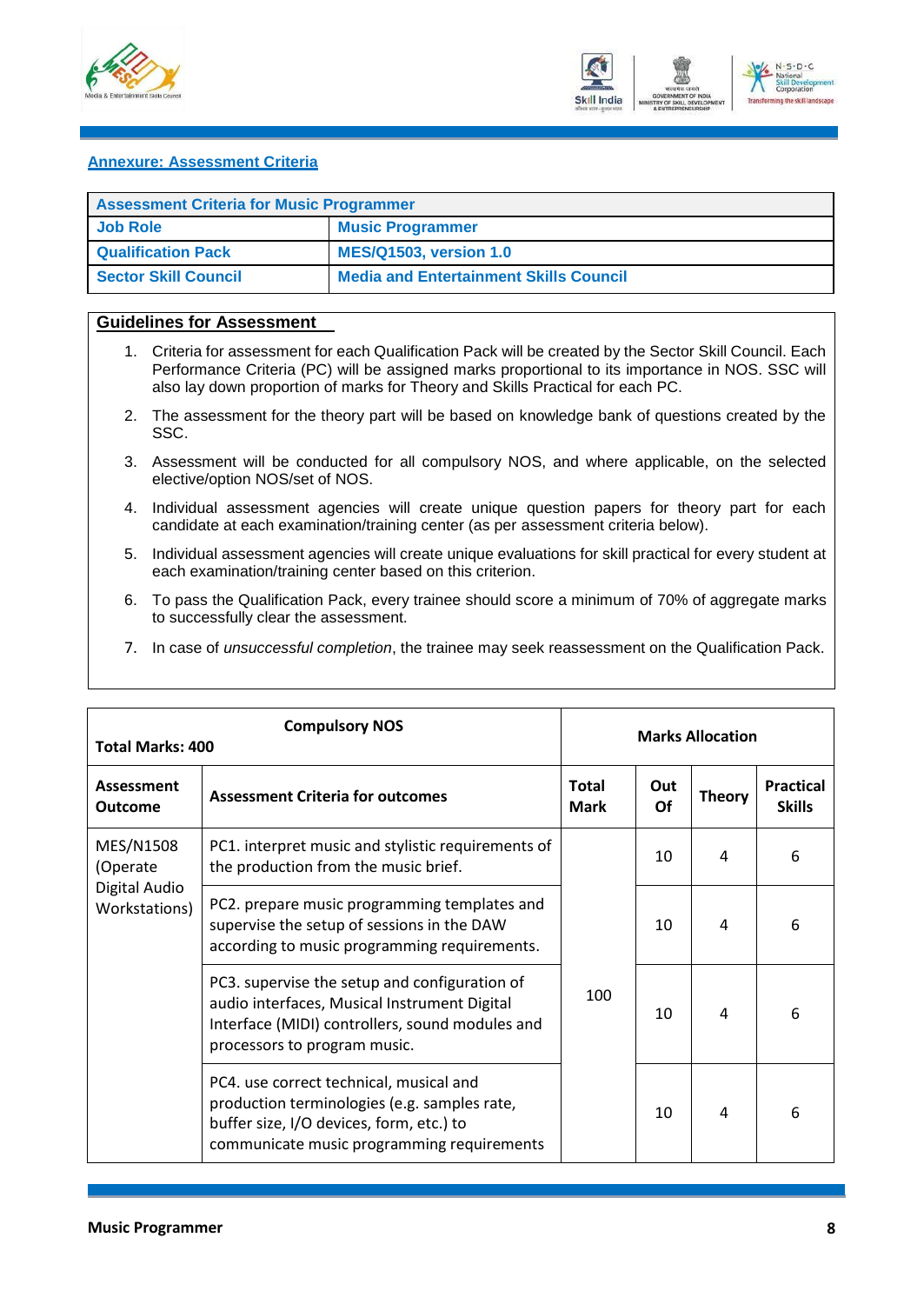





|                          | to the team.                                                                                                                                    |              |     |    |    |
|--------------------------|-------------------------------------------------------------------------------------------------------------------------------------------------|--------------|-----|----|----|
|                          | PC5. supervise the recording of instruments and<br>vocals while monitoring input and output levels<br>within the DAW.                           |              | 10  | 4  | 6  |
|                          | PC6. demonstrate familiarity with the basic<br>principles of acoustics, and competency in<br>microphone placement to record sounds.             |              | 10  | 4  | 6  |
|                          | PC7. load, configure and use suitable virtual<br>instruments in a DAW in accordance to the music<br>programming requirements.                   |              | 10  | 4  | 6  |
|                          | PC8. use external sound libraries and plug-ins<br>while working within a DAW to program music.                                                  |              | 10  | 4  | 6  |
|                          | PC9. supervise the linking of external MIDI<br>controllers to the DAW and to specific virtual<br>instrument controls for programming music.     |              | 10  | 4  | 6  |
|                          | PC10. work using MIDI protocol (MIDI channels,<br>velocity, programming tools) within a DAW to<br>program music.                                |              | 10  | 4  | 6  |
|                          |                                                                                                                                                 | <b>Total</b> | 100 | 40 | 60 |
| MES/N1509<br>(Sample and | PC1. operate music samplers to program music.                                                                                                   |              | 10  | 4  | 6  |
| synthesise<br>sounds)    | PC2. create original music samples (recording<br>sounds or re-sampling existing audio material)<br>according to music programming requirements. |              | 10  | 4  | 6  |
|                          | PC3. control and manipulate envelope<br>parameters (Attack, Decay, Sustain, Release) and<br>filters to shape sounds creatively.                 |              | 10  | 4  | 6  |
|                          | PC4. execute pitch and time stretching of<br>sampled sounds to meet music programming<br>requirements.                                          | 100          | 10  | 4  | 6  |
|                          | PC5. operate synthesizers efficiently to create<br>different types of musical sounds (pads, lead,<br>bass, pluck, etc.) to program music.       |              | 10  | 4  | 6  |
|                          | PC6. supervise the shaping of original sounds<br>using various synthesis techniques                                                             |              | 10  | 4  | 6  |
|                          | PC7. use techniques such as automation,<br>panning, glitching, reversal, etc. to design sounds                                                  |              | 10  | 4  | 6  |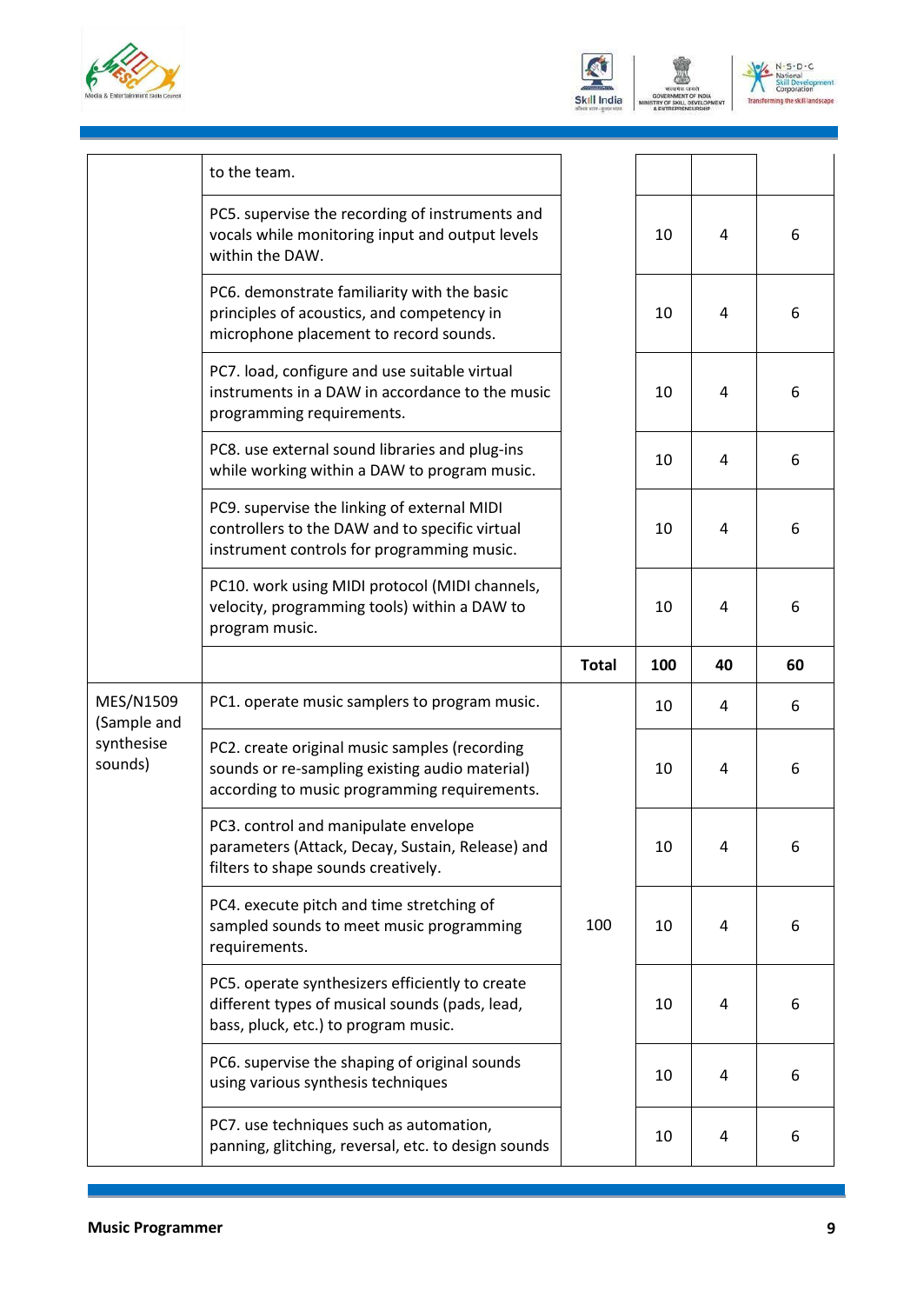





|                                                       | using a DAW.                                                                                                                                                                                 |              |     |                |    |
|-------------------------------------------------------|----------------------------------------------------------------------------------------------------------------------------------------------------------------------------------------------|--------------|-----|----------------|----|
|                                                       | PC8. apply equalization, reverb, delay, and<br>compression techniques to shape sounds<br>according to music programming requirements.                                                        |              | 10  | 4              | 6  |
|                                                       | PC9. supervise the manipulation of MIDI and<br>audio files within samplers and synthesisers.                                                                                                 |              | 10  | 4              | 6  |
|                                                       | PC10. supervise layering of different types of<br>sounds to create new textures and timbres.                                                                                                 |              | 10  | 4              | 6  |
|                                                       |                                                                                                                                                                                              | <b>Total</b> | 100 | 40             | 60 |
| MES/N1510<br>(Program,<br>sequence and<br>edit music) | PC1. input music material (melodies, chord<br>progressions and rhythms) accurately into the<br>DAW by inserting notes and events using the<br>piano roll or by playing on a midi controller. |              | 5   | $\overline{2}$ | 3  |
|                                                       | PC2. transpose, move, quantize, transform,<br>control the speed and humanize MIDI events.                                                                                                    |              | 10  | 4              | 6  |
|                                                       | PC3. assign proper virtual instruments for specific<br>music material to be performed according to<br>production requirements.                                                               |              | 10  | 4              | 6  |
|                                                       | PC4. switch and assign different MIDI channels<br>for different notes in the same music track.                                                                                               |              | 10  | 4              | 6  |
|                                                       | PC5. use sounds, textures and timbre that<br>emulate the stylistic characteristics of the music<br>being programmed.                                                                         | 100          | 10  | 4              | 6  |
|                                                       | PC6. program appropriate playing/performance<br>techniques for the required instruments and<br>music genre.                                                                                  |              | 10  | 4              | 6  |
|                                                       | PC7. adjust the humanization, velocity,<br>modulation, expression and tempo mapping of<br>music in order to achieve realism.                                                                 |              | 10  | 4              | 6  |
|                                                       | PC8. use key switches or different MIDI channels<br>to program different articulations for the same<br>instrument within the same track.                                                     |              | 10  | 4              | 6  |
|                                                       | PC9. automate sequencer, sampler and<br>synthesizer parameters for efficient sequencing<br>of music material.                                                                                |              | 10  | 4              | 6  |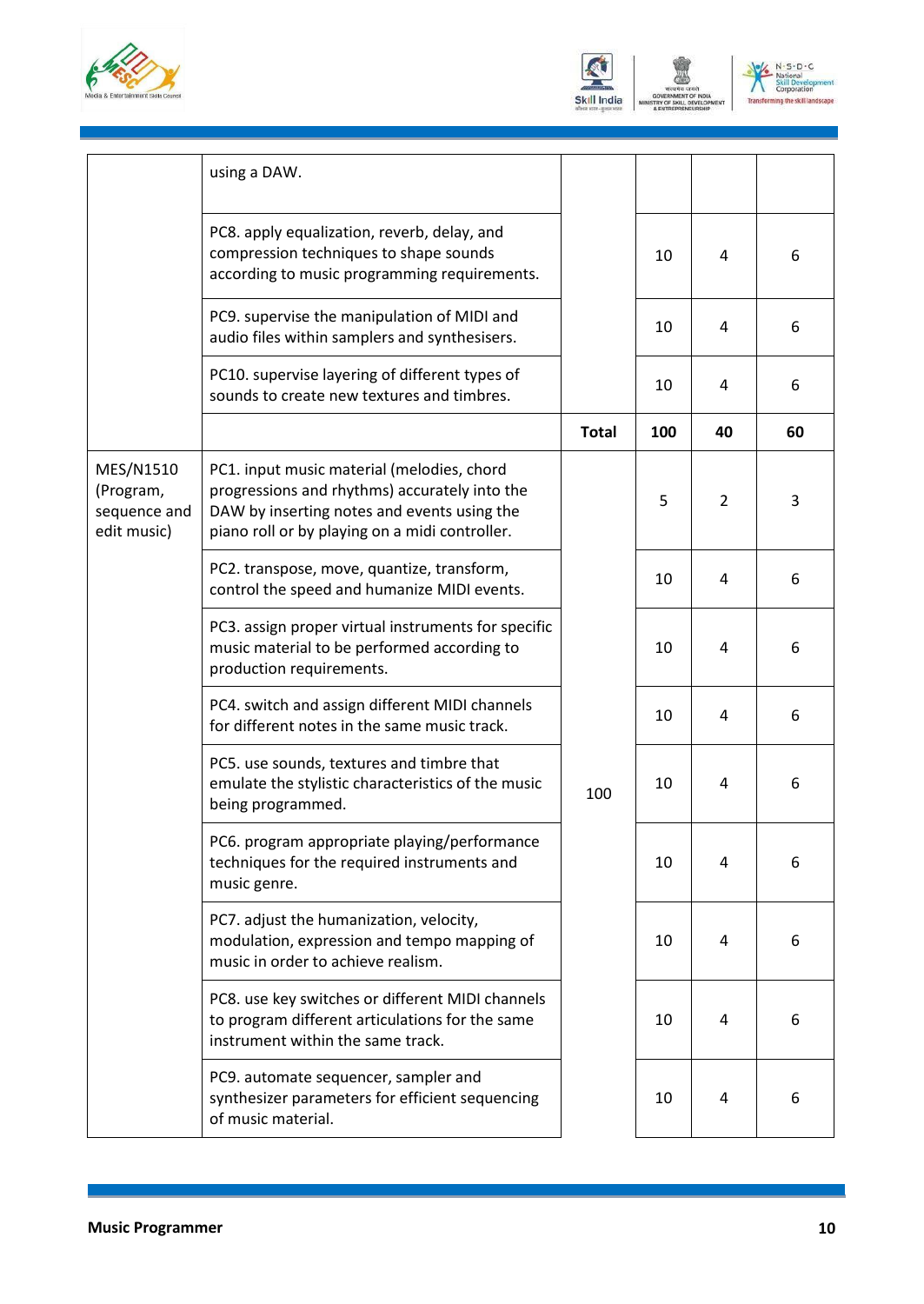





|                                                              | PC10. edit audio and/or MIDI tracks according to<br>the specified "cuts" or lengths of music material.                                                                      |              | 10  | 4              | 6  |
|--------------------------------------------------------------|-----------------------------------------------------------------------------------------------------------------------------------------------------------------------------|--------------|-----|----------------|----|
|                                                              | PC11. control and manage the Central Processing<br>Unit (CPU), Random Access Memory (RAM) and<br>storage use of computers to avoid crashes or<br>delays during programming. |              | 5   | 2              | 3  |
|                                                              |                                                                                                                                                                             | <b>Total</b> | 100 | 40             | 60 |
| MES/N0104<br>(Maintain<br>Workplace<br>Health and<br>Safety) | PC1. maintain one's posture and position to<br>minimize fatigue and the risk of injury                                                                                      |              | 10  | 5              | 5  |
|                                                              | PC2. maintain first aid kit and keep oneself<br>updated on the first aid procedures                                                                                         |              | 10  | 5              | 5  |
|                                                              | PC3. identify and document potential risks like<br>siting postures while using computer, eye fatigue<br>and other hazards in the workplace                                  |              | 5   | $\overline{2}$ | 3  |
|                                                              | PC4. accurately maintain accident reports                                                                                                                                   |              | 5   | $\overline{2}$ | 3  |
|                                                              | PC5report health and safety risks/ hazards to<br>concerned personnel                                                                                                        |              | 10  | 5              | 5  |
|                                                              | PC6. participate in organization health and safety<br>knowledge sessions and drills                                                                                         |              | 10  | 5              | 5  |
|                                                              | PC7. identify the people responsible for health<br>and safety in the workplace, including those to<br>contact in case of an emergency                                       | 100          | 10  | 5              | 5  |
|                                                              | PC8. identify security signals e.g. fire alarms and<br>places such as staircases, fire warden stations,<br>first aid and medical rooms                                      |              | 10  | 5              | 5  |
|                                                              | PC9. identify aspects of workplace that could<br>cause potential risk to own and others health and<br>safety                                                                |              | 5   | 2              | 3  |
|                                                              | PC10. ensure own personal health and safety,<br>and that of others in the workplace though<br>precautionary measures                                                        |              | 5   | $\overline{2}$ | 3  |
|                                                              | PC11. identify and recommend opportunities for<br>improving health, safety, and security to the<br>designated person                                                        |              | 5   | $\overline{2}$ | 3  |